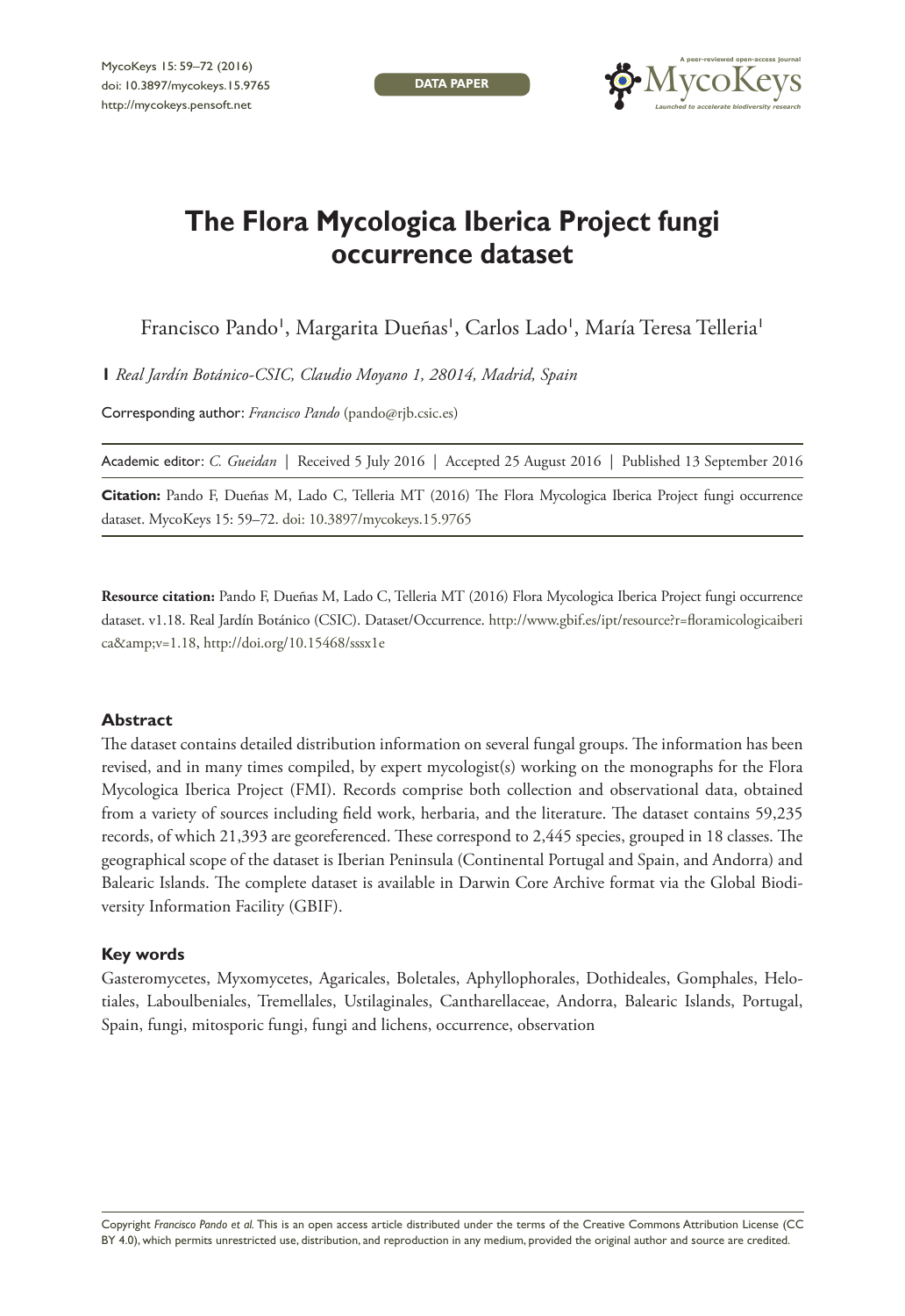## **Introduction**

The "Flora Mycologica Iberica Project dataset" is one of the main results produced by the "Flora Mycologica Iberica", a research project that stood from 1988 to 2008 and involved over 30 researchers from Spain and Portugal. This dataset contains information on 2,445 species of fungi recorded from The Iberian Peninsula and Balearic Islands. As an online resource, it is a valuable source of information on fungi growing in that area, with a high reuse potential, given its coverage, taxonomic scrutiny --carried out by taxonomic experts in the different groups-- and validation processes of the associate information (location, habitat). The other major outcome of the project were the monographs of the studied groups: Aphyllophorales [p.p.] (Telleria and Melo 1995), Myxomycetes [p.p.] (Lado and Pando 1997), Gasteromycetes [p.p.] (Calonge 1998), Laboulbeniales (Santamaria 1998, 2003) and Dictyosporic Dothideales (Checa 2004). These publications provide descriptions, illustrations, identification keys and additional information on many of the species and taxa included in this dataset.

## **General description**

**Purpose:** This dataset was conceived within the Flora Mycologica Iberica Project (FMI).

The ultimate objective of the FMI project was to make a critical flora which enables the identification of fungi naturally growing in the Iberian Peninsula and Balearic Islands (excluding parasites of humans and other mammals).

The purpose of the dataset was:

1. To gather the available information on Iberian fungi as published in the scientific literature, and to establish baseline knowledge for the project and the project's monographs, among other aims.

2. To incorporate the primary data produced and compiled during the project to the previously available information, and thus providing updated and validated data on Iberian fungi. These data were gathered or verified by professional researchers, many of whom also authored the project's monographs (Calonge 1998, Checa 2004, Lado and Pando 1997, Santamaria 1998, 2003, Telleria and Melo 1995) and/or check-lists (Calonge 1990, Castro 1998, Checa 1997a, 1997b, 1998, Dueñas, 2002, Garcia-Blazquez et al. 2007, Justo and Castro 2007, 2010, Lado 1991, Melo et al. 2007, Telleria 1990). Primary data added in this way mostly came from studied herbarium specimens and field surveys. Targeted field surveys on sites poorly known and of ecological or conservation relevance were carried out within the framework of the project. Unpublished records gathered within the project, along with those found in the literature, were also made available as publications in the "Cuadernos de Trabajo de Flora Micológica" series (see References). This is reflected in the 'AssociatedReference' column of the dataset.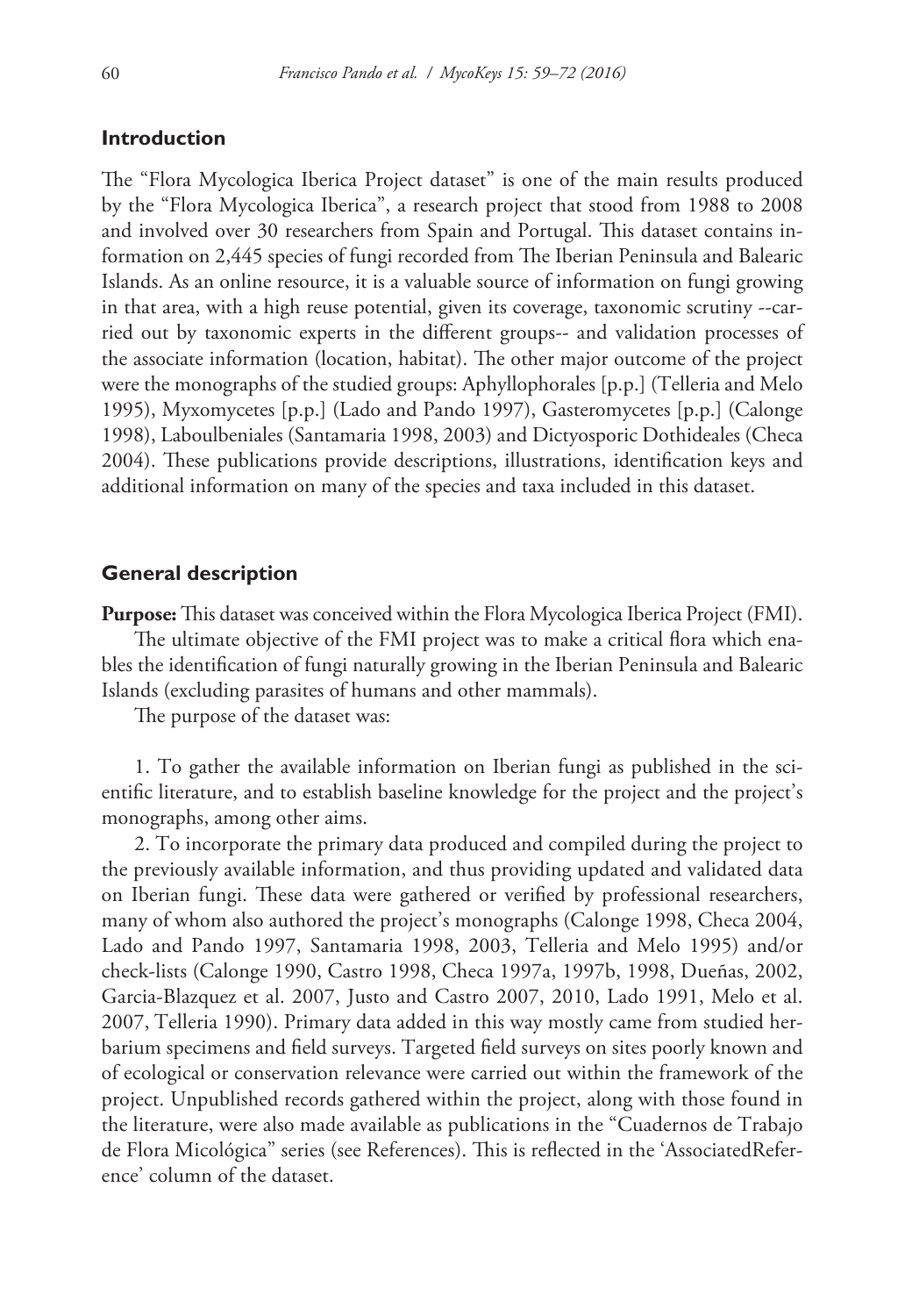## Project details

**Project personnel:** Telleria, M.T. (Principal Investigator), Dueñas, M. (Principal Investigator), Blanco, M.N., Calonge, F., Cardoso, J., Castro Cerceda, M.I., Checa, J., Daniëls, P.P., Descals, E., Esteve-Raventós, F., Galán, R., F., Girbal, J., Heykoop, M., Illana, C., Jiménez Rico, V., Lado, C., Listosella, J., Melo, I., Moreno, G., Pando, F., Salcedo, I., Santamaria, S. & Hernández, J.C.

**Project title:** Flora Mycologica Iberica

**Funding:** Funded by Spanish Government under its National Science Plan through its Competitive Grant Programs. Awards:

Flora Mycologica Iberica I DGCYT PB87-0370 (1987-1991) Flora Mycologica Iberica II DGCYT PR92-0012 (1992-1994) Flora Mycologica Iberica III DGES PB95-0129-C03 (1995-1997) Flora Mycologica Iberica IV PB98-0538-C04 (1998-2001) Flora Mycologica Iberica V REN2002-04068-C02-01 (2002-2004) Flora Mycologica Iberica VI CGL2006-12732-C02-01 (2005-2008)

Data capture was carried out mostly by an agreement between CSIC and National Institute of Employment of Spain (INEM). Program: Módulo de documentación Botánica INEM-CSIC.

**Study area descriptions/descriptor:** Terrestrial biomes and freshwater environments in the Iberian Peninsula and Balearic Islands.

**Design description:** The final objective of the FMI project was to make a critical flora which enables the identification of fungi naturally growing in the Iberian Peninsula and Balearic Islands (excluding parasites of humans and other mammals).

One of the pillars in pursuing this objective was the compilation of the literaturebased information about Iberian fungi. This was planned as a two-step process:

The first one was to compile a bibliography of all published works recording fungi from the Iberian Peninsula (Pando et al. 1990, Cardoso and Melo 1992, Pando 1996). This in itself is a very robust resource for carrying out all kinds of studies involving fungi in the Iberian Peninsula.

The second phase was to enter chorological records (species occurrences) contained in those publications into a database. After some trial and error, we aimed to compile a dataset of all genera cited in all publications. That task was accomplished surprisingly quickly (c. 79,000 genus-in-publication entries for c. 10,000 works in less than two years, by two full time data entry persons and one part-time scientific supervisor). With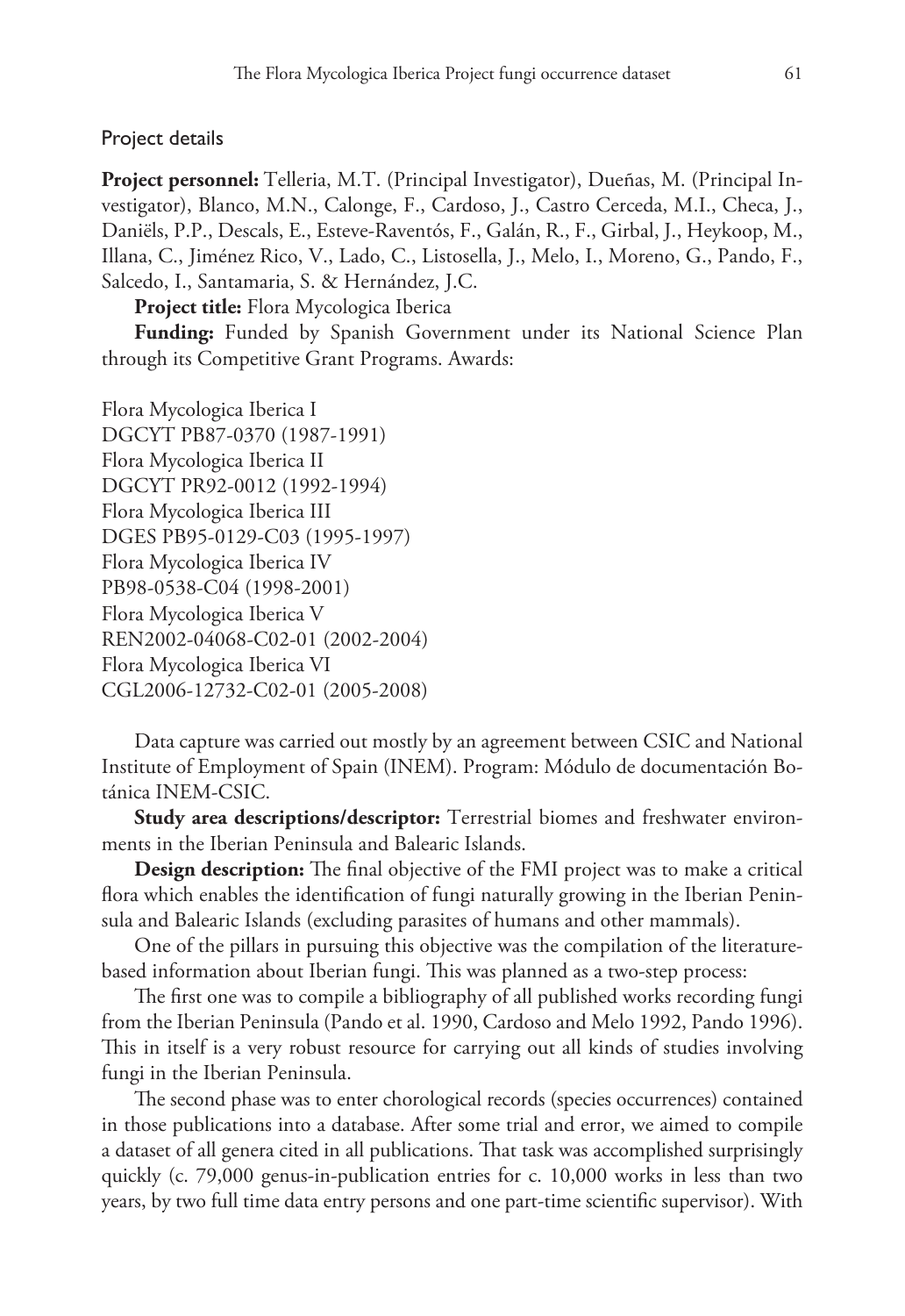that information at hand, we could target the specific publications and occurrences needed for the check-lists and monographs to be prepared within the FMI project.

Data entry management and publication were carried out using the Bibmaster software v. 3.7 (Pando et al 2004).

Manuals and guidelines were prepared to establish a clear standard basis regarding data entry and quality control procedures (Pando 1991, Pando et al. 1999).

**Data published through** GBIF: [http://www.gbif.es/ipt/resource?r=floramicolog](http://www.gbif.es/ipt/resource?r=floramicologicaiberica) [icaiberica](http://www.gbif.es/ipt/resource?r=floramicologicaiberica)

#### Taxonomic coverage

**General taxonomic coverage description:** Dataset comprising distribution records of fungal species belonging to selected groups (Agaricomycetes, Dothideomycetes, Mycetozoa, Laboulbeniomycetes, Ustilaginomycetes and aquatic Hyphomycetes) found in the Iberian Peninsula and Balearic Islands (Western Europe). Sources included literature, herbaria and field surveys.

#### Taxonomic ranks

The consensus classification provided by Index Fungorum in Catalogue of Life (Kirk 2016) has been followed for taxonomic categories above genus.

It is worth mentioning that recent and profound changes in fungal classification have rendered some categories used in the project such as "Gasteromycetes" or "Aphyllophorales" obsolete. These groups, now referred informally as Gasteroid and Corticioid fungi, are especially well-covered, but scattered across a number of orders (cf. Pegler et al. 1995, Kirk et al. 2008, Larsson 2007).



Figure 1. Taxonomic distribution of the dataset (percentage of specimens per classes).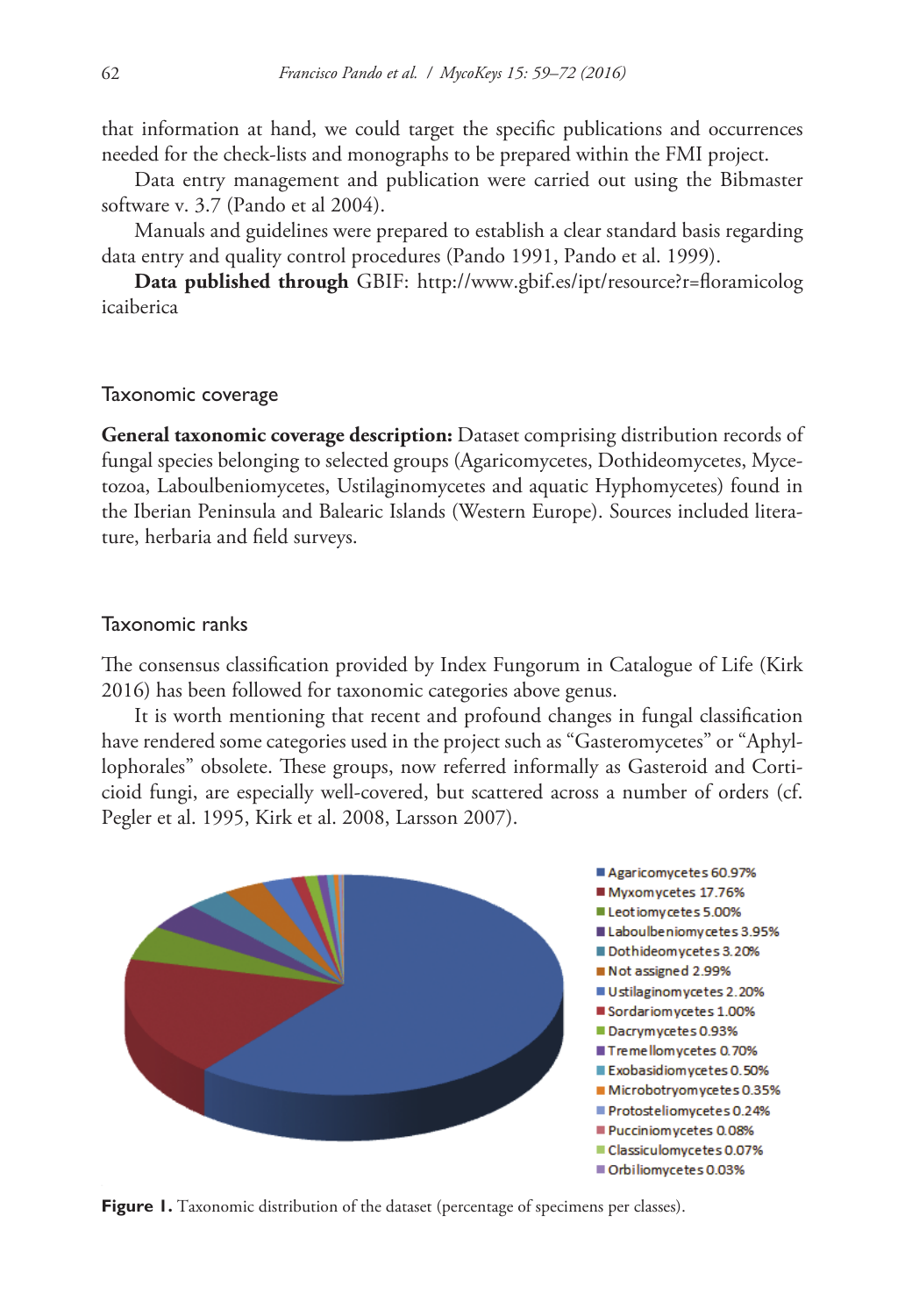

Figure 2. Visual representations of taxon record abundance in the dataset.

| Classes and orders included in the dataset follow: |  |
|----------------------------------------------------|--|
|----------------------------------------------------|--|

| <b>Classes</b>     | Orders                                                                            |
|--------------------|-----------------------------------------------------------------------------------|
| Agaricomycetes     | Atheliales†, Auriculariales, Boletales*†, Cantharellales†,<br>Agaricales*†        |
|                    | Corticiales†, Geastrales*, Gloeophyllales†, Gomphales*†, Hymenochaetales†,        |
|                    | Hysterangiales*, Phallales*, Polyporales†, Russulales*†, Sebacinales, Stereaceae, |
|                    | Thelephorales† Trechisporales†                                                    |
| Atractiellomycetes | Atractiellales                                                                    |
| Classiculomycetes  | Classiculales                                                                     |
| Dacrymycetes       | Dacrymycetales                                                                    |
| Dothideomycetes    | Capnodiales, Hysteriales, Mytilinidiales, Pleosporales                            |
| Eurotiomycetes     | Not assigned                                                                      |
| Exobasidiomycetes  | Doassansiales, Entylomatales, Exobasidiales, Tilletiales                          |
| Laboulbeniomycetes | Laboulbeniales                                                                    |
| Leotiomycetes      | Helotiales, Leotiales                                                             |
| Microbotryomycetes | Microbotryales                                                                    |
| Myxomycetes        | Echinosteliales, Liceales, Physarales, Stemonitales, Trichiales                   |
| Not assigned       | Zoopagales                                                                        |
| Orbiliomycetes     | Orbiliales                                                                        |
| Pezizomycetes      | Pezizales                                                                         |
| Protosteliomycetes | Ceratiomyxales                                                                    |
| Pucciniomycetes    | Helicobasidiales, Platygloeales, Septobasidiales                                  |
| Sordariomycetes    | Chaetosphaeriales, Hypocreales, Microascales, Sordariales, Xylariales             |
| Tremellomycetes    | Tremellales                                                                       |
| Ustilaginomycetes  | Urocystidales, Ustilaginales                                                      |

\* Orders containing gasteroid taxa. † Orders containing corticioid taxa.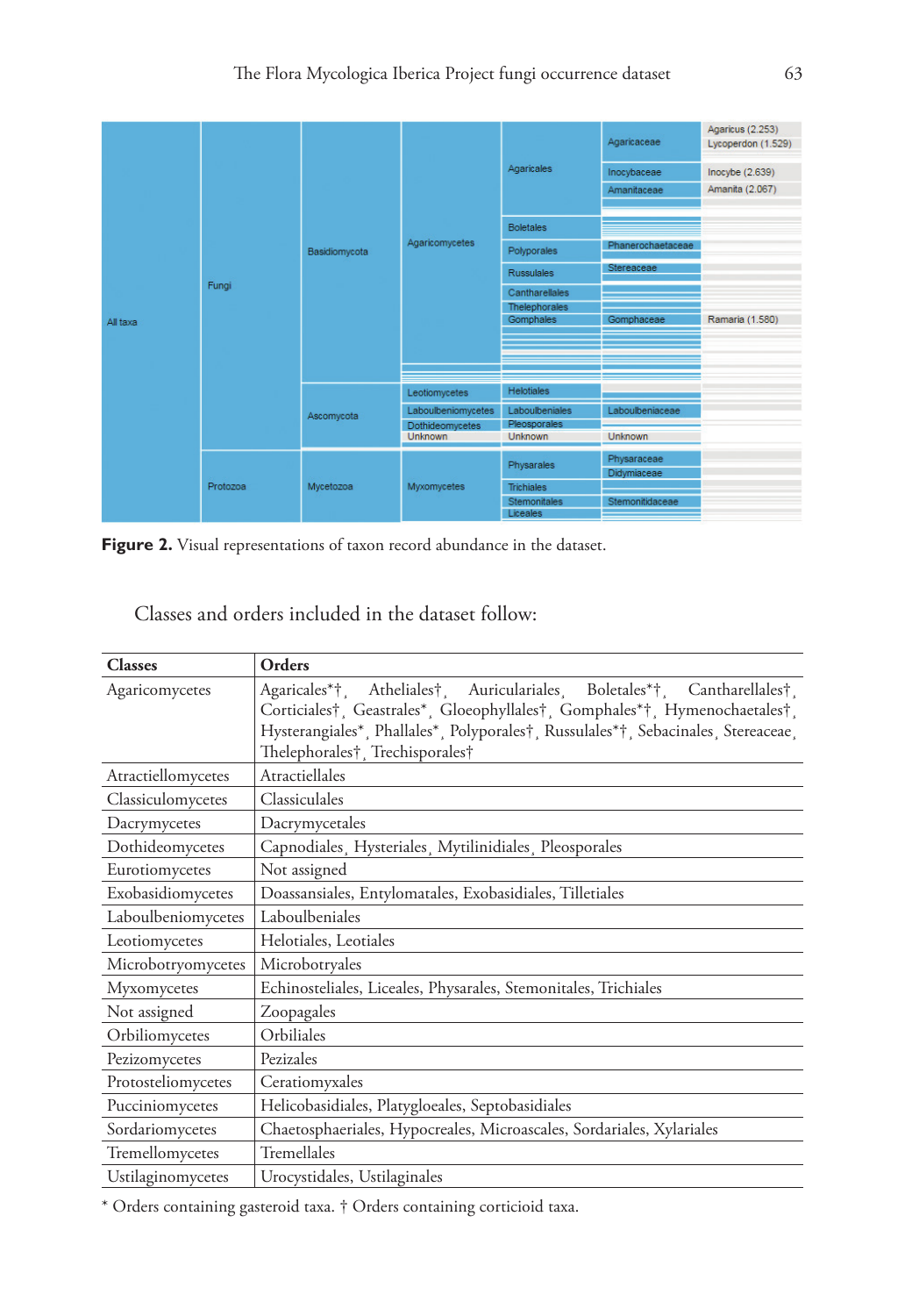

Figure 3. Geographic distribution of the georeferenced records. The darker the color, the higher is the record density.



Figure 4. Geographic distribution. Records grouped by provinces, georeferenced only.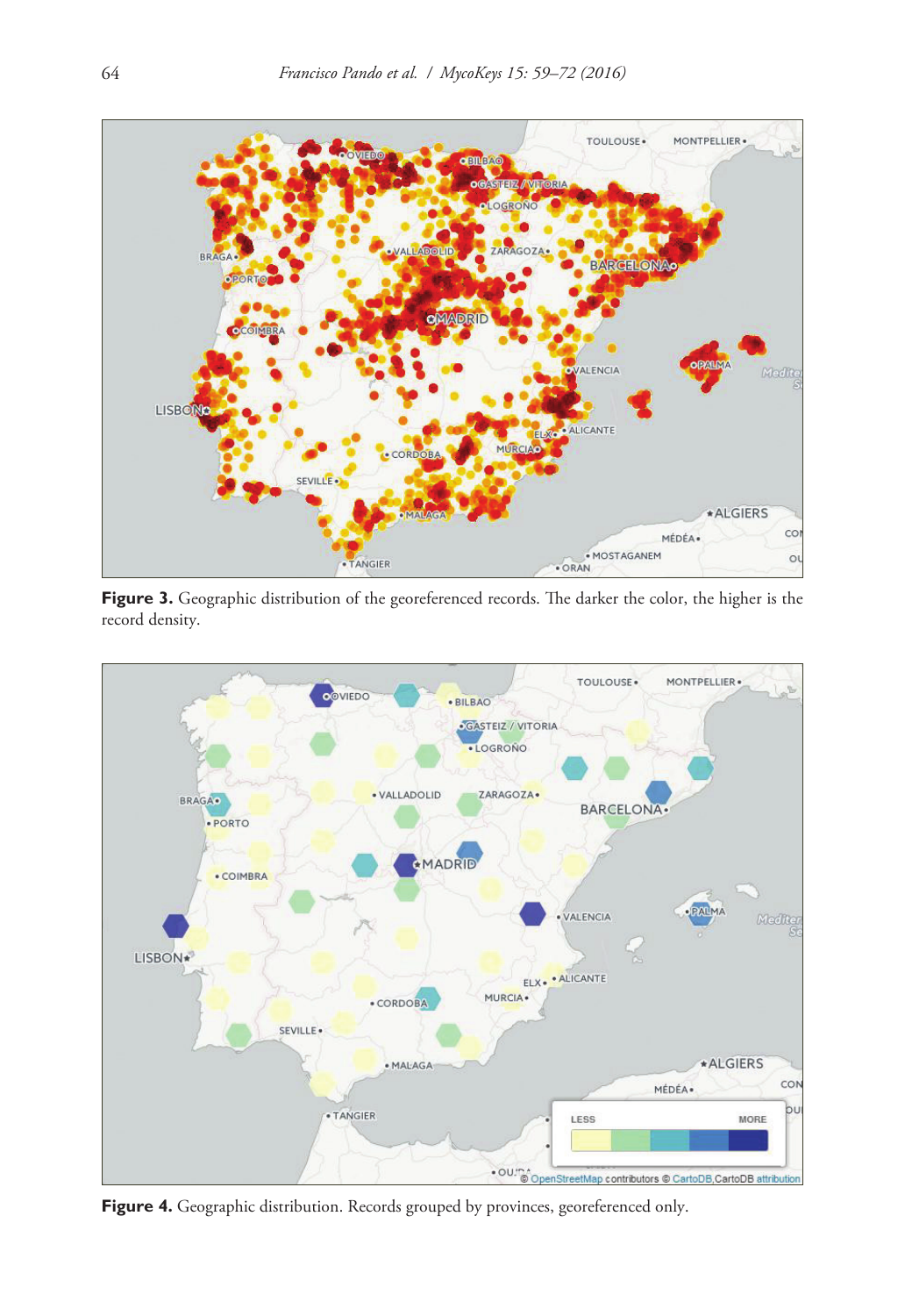

Figure 5. Geographic distribution. Records grouped by provinces, not georeferenced. Provinces where nongeoreferenced records provide substantial information missing in georeferenced records are encircled in red.



Figure 6. Temporal distribution of the records.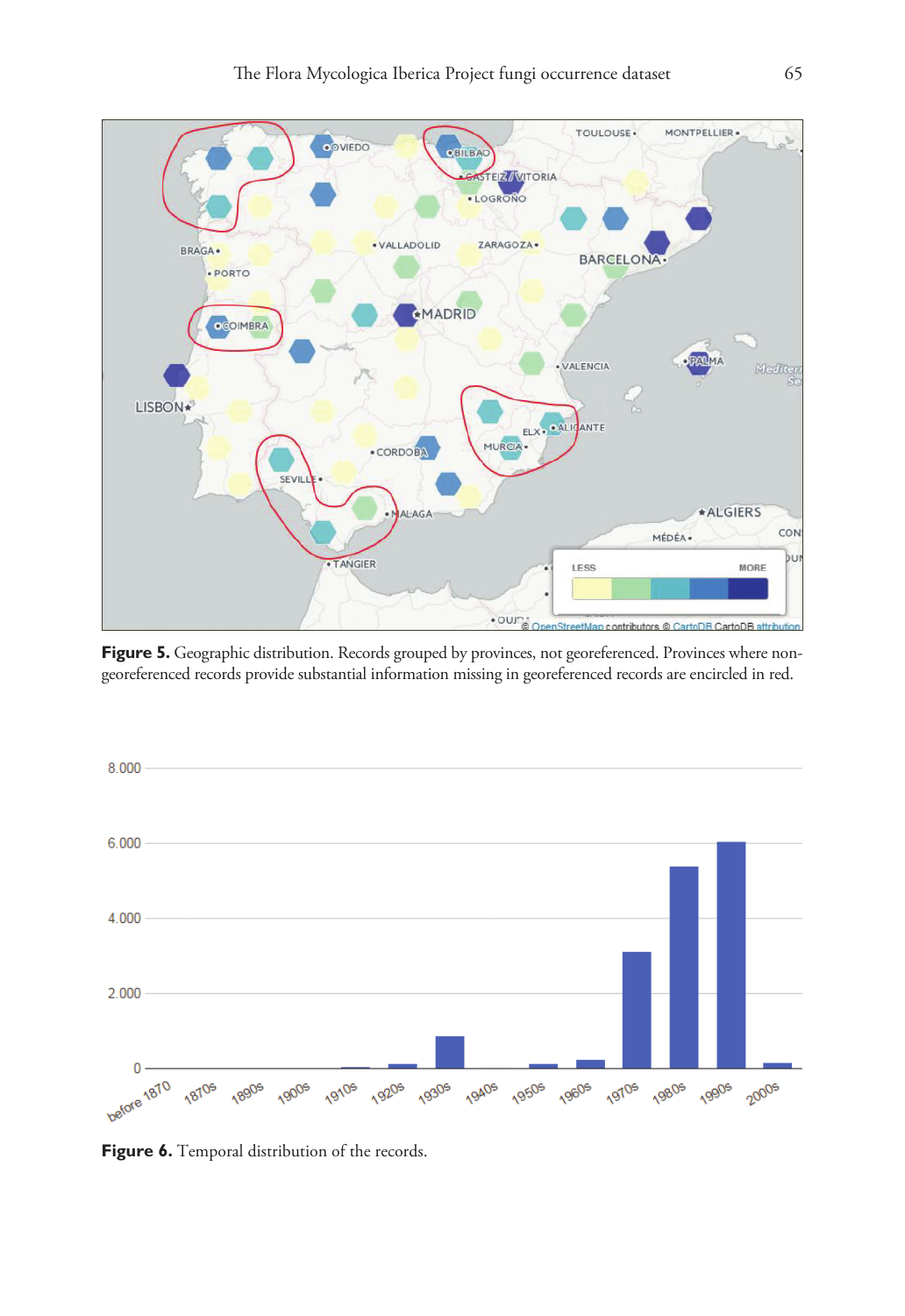#### Spatial coverage

# **General spatial coverage:** Iberian Peninsula, Balearic Islands, South-Western Europe **Coordinates:** 35°45'36"N and 44°2'60"N Latitude; 9°56'60"W and 4°54'36"E Longitude

This comprises: Continental Portugal and Spain, Andorra and Balearic Islands. No records from Gibraltar (UK) have been included. A map showing georeference records and its density is provided (Fig. 3). Two additional maps showing records aggregated by province are presented here to show how records with coordinates provide only a partial view of the actual knowledge on Iberian fungi (Figs 4, 5). This highlights the importance of retrospective georeferencing when carrying on species distribution models and other geospatial analyses.

**Temporal coverage:** January 1, 1870 - February 20, 2012

## **Methods**

**Study extent description:** Scientific literature was the main source for fungal occurrence records. Herbarium revisions, which included published and unpublished records, supplemented literature information. Additionally, targeted field campaigns were carried out within the framework of the project to fill gaps on sites poorly known and of ecological or conservation relevance such as national parks, and other protected areas. Unpublished relevant data were published as the "Bases Corológicas series in "Cuadernos de Trabajo" and reflected in the AssociatedReference field.

**Sampling description:** These two data avenues were subjected to different methodologies, as explained below.

Data collation from literature references. Three procedures are defined in this area:

1) Identifying and obtaining relevant publications.

A set of explicit criteria to determine whether a publication was eligible to be included into the database was defined. These were published by Pando (1996: 215-217). The Library of the Real Jardín Botánico-CSIC was the main source for literature. When an eligible publication was identified and not found in this library, a copy was obtained by the usual procedures (library exchange, colleagues, etc.) and deposited in that Library.

2) Treated genus data entry.

Genus names were extracted in a systematic way from the publications and entered into the database. Publications and genus names compiled up to, and including, 1995 were published in three volumes of the "Cuadernos de Trabajo" series (Pando et al. 1990, Cardoso and Melo 1992, Pando 1996). At this point, the database contained data from c. 5,000 publications, at the end of the project this gathered data pertaining to c. 10,000 publications. Although teleomorph nomenclature is used in the dataset, literature collation was made for anamorphic as well as teleomorphic genera.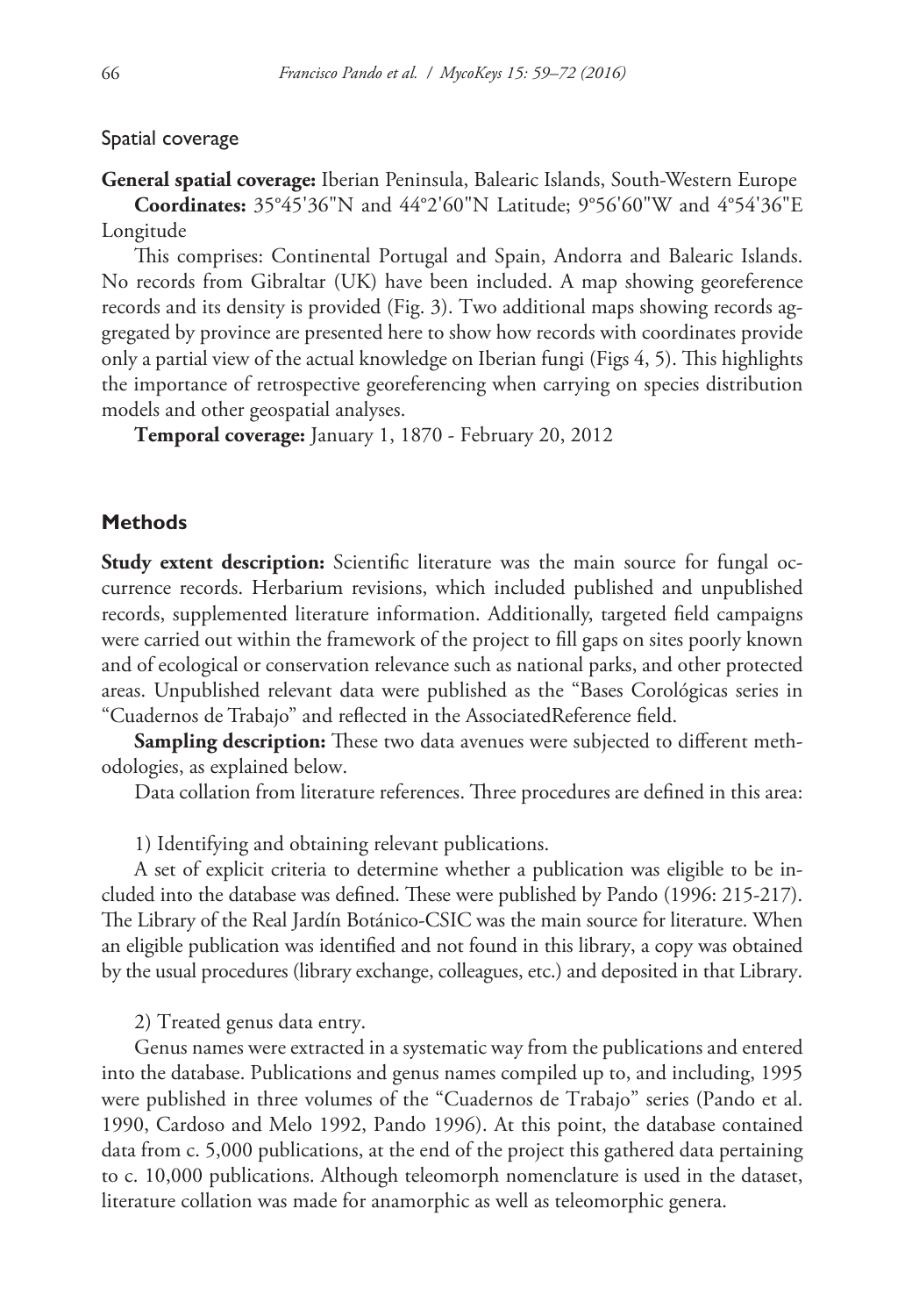3) Occurrence data entry.

A protocol in which occurrence records were entered targeting specific taxonomic groups --on the basis of the project's priorities and the schedule for the publication of the monographs-- was implemented at the early stages of the project. An effort was made to record all information associated to each occurrence, following an established schema, as described by Pando (1991). Besides scientific name, date and locality details, habitat – including host – is provided for the 78% of the records.

These works were mostly carried out by a small team of data entry technicians and supervisors, with the support of the Project's scientific team.

Primary data produced and compiled as part of the research conducted within the project, by researchers involved in the project, were also incorporated into the database. These come from studied specimens held in herbaria or fields surveys carried out within the framework of the project. These data, when relevant, were published as the "Bases Corológicas series in "Cuadernos de Trabajo" (14 volumes published between 1991 and 2008. See References). No species have been retrieved from molecular data.

**Quality control description:** Quality control and assurance comprises a number of procedures, references and tools along the data life cycle. These can be summarized as follows:

- A data-entry manual on what to capture and what not and how to capture the information was developed and published (Pando 1991).
- International standards approved or endorsed by the "Biodiversity Information Standards/TDWG). Specifically, the following were used: Brummitt and Powell (1992), Lawrence et al. (1968), and TL-2 (Stafleu and Cowan 1976–1985, Stafleu and Mennega 1992–2000, Dorr and Nicolson 2008, 2009).
- When herbarium information was available, this was recorded under column "otherCatalogNumbers" following "Index Herbariorum" (Thiers 2016) standard abbreviations.
- Additionally, the following works were used as a reference for taxonomic names: Farr et al. (1979a, b, c, 1986), and the Dictionary of the Fungi (Hawksworth et al. 1983, 1995, Kirk et al. 2001, 2008), Saccardo (1882–1931).
- The database management system used (Pando et al. 2004) had many of these standards build-in as dictionaries and controlled vocabularies.
- All newly entered records were checked against the actual publications by the supervisors as part of the database work flow.
- A final check was done by the "Bases Corológicas" authors and editors as part of the publication process.
- Dataset publication in the GBIF network include data transformation to comply with the Darwin Core specification (Wieczorek et al. 2012) and further validation procedures (geographic coordinate format, coordinates within country/provincial boundaries, absence of ASCII anomalous characters in the dataset) using DAR-WIN\_TEST (v3.3) software (Ortega-Maqueda and Pando 2008).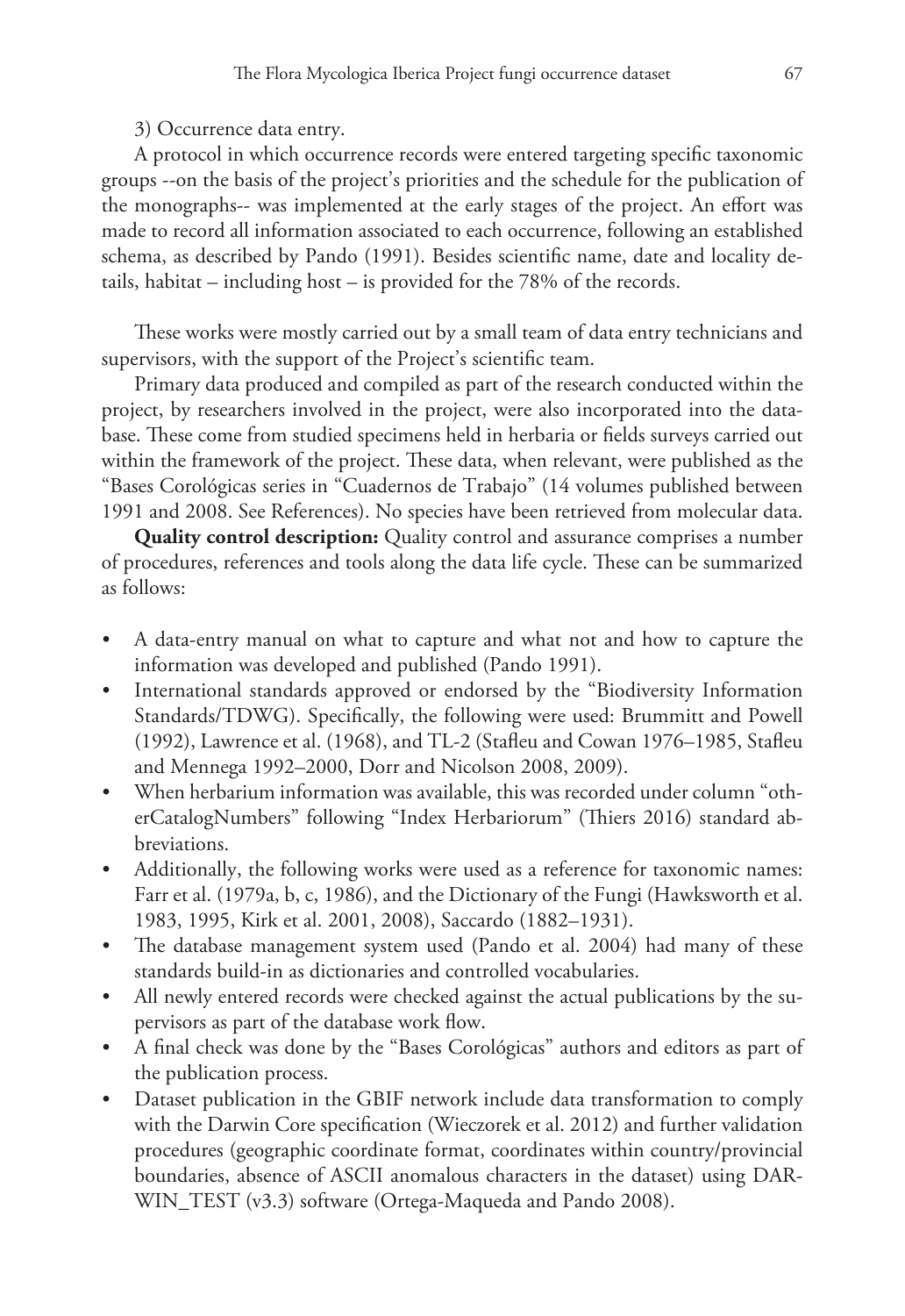Host information as well as geographic coordinates have been taken from the sources. Obvious errors and typos have been corrected, but no in-depth interpretation of these details nor retrospective georeferencing was carried out. This approach guarantees fidelity to the sources, but also results in some unavoidable heterogeneity in the information made available.

# **Datasets**

Dataset description

**Object name:** Darwin Core Archive Flora Mycologica Iberica Project fungi occurrence dataset **Character encoding:** UTF-8 **Format name:** Darwin Core Archive format **Format version:** 1.0 **Distribution:** <http://www.gbif.es/ipt/archive.do?r=floramicologicaiberica> **Publication date of data:** 2016-02-02 **Language:** Spanish **Records:** 59,235, of which 21,393 are georeferenced. **Licences of use:** This work is licensed under a Creative Commons Attribution (CC-BY) 4.0 License [\(http://creativecommons.org/licenses/by/4.0/legalcode\)](http://creativecommons.org/licenses/by/4.0/legalcode).

# **External datasets**

Dataset description

**Object name:** Flora Mycologica Iberica **Character encoding:** UTF-8 **Format name:** Darwin Core Archive **Format version:** 0 **Distribution:** <http://www.gbif.es> **Metadata language:** English **Date of metadata creation:** 2009-11-30 **Hierarchy level:** Dataset

# **Acknowledgments**

We thank colleagues and collaborators that have been involved with the FMI project at several stages, especially we would like to mention here: Juan Carlos Hernandez, Nieves Hidalgo, Jorge Portela, Isabel Ronai, Roberto López, Félix Díaz, Sara Pérez, Ana Pradal, and Mª Jesús Corregidor.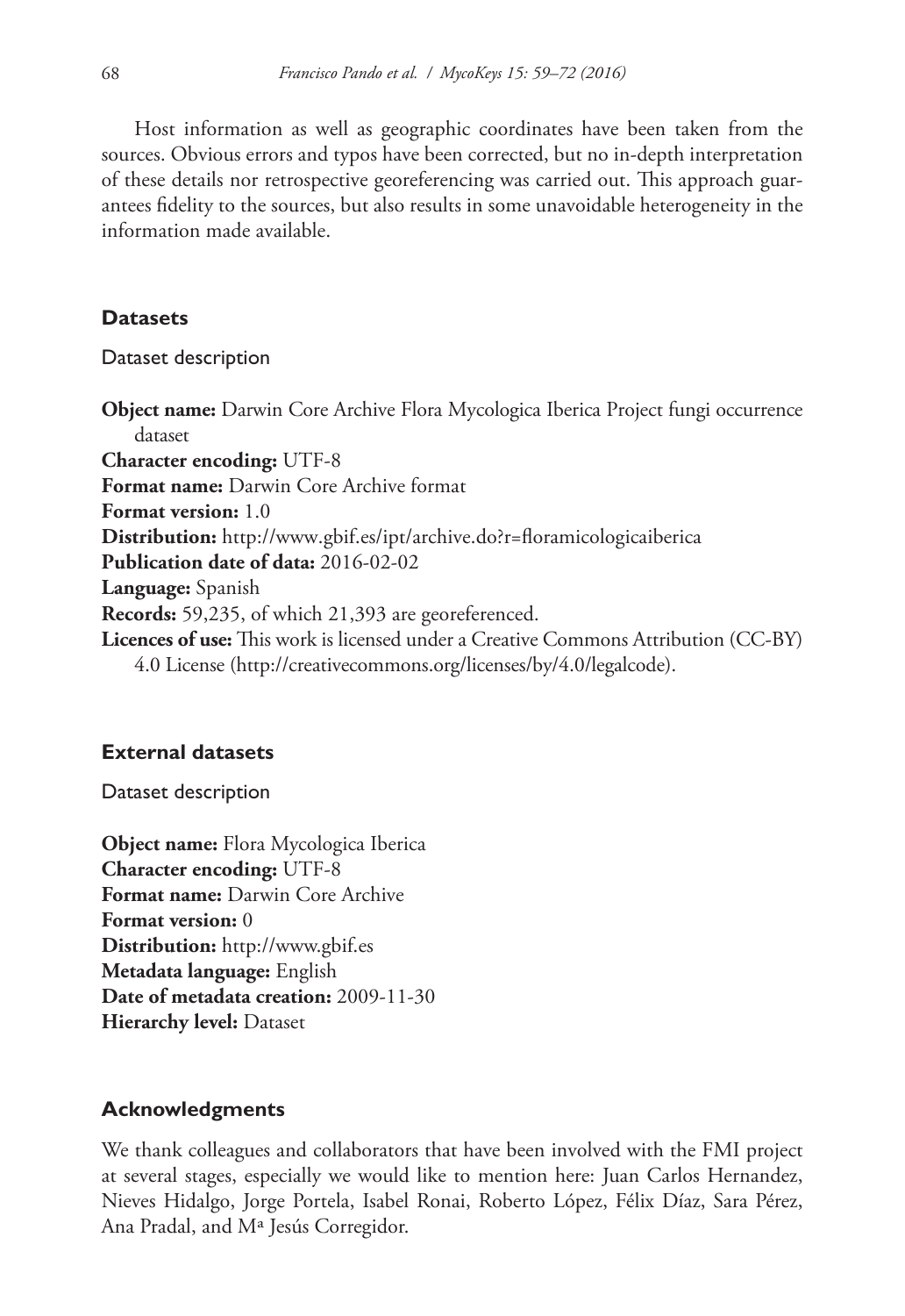We also thank the agencies that supported the dataset presented here: Ministry of Science and Education (Spain), and National Institute of Employment of Spain (INEM).

## **References**

- Almaraz T (Ed.) (1996) Bases corológicas de Flora Micológica Ibérica. 693–894. Cuadernos de Trabajo de Flora Micológica Ibérica 9: 1–242.
- Almaraz T (2002) Bases corológicas de Flora Micológica Ibérica. Números 1766–1931. Cuadernos de Trabajo de Flora Micológica Ibérica 17: 1–127.
- Brummitt RK, Powell CE (Ed.) (1992) Authors of plant names. A list of authors of scientific names of plants, with recommended standard form of their names including abbreviations. Royal Botanic Gardens, Kew, Richmond.
- Calonge FD (1990) Check-list of the Spanish Gasteromycetes (Fungi, Basidiomycotina). Cryptogamie Mycologie. Paris 2(1): 33–55.
- Calonge FD (1998) Gasteromycetes I. Lycoperdales, Nidulariales, Phallales, Sclerodermatales, Tulostomatales. Flora Mycologica Iberica. Vol. 3. Real Jardín Botánico Madrid; J.Cramer, Madrid, Berlin, Stuttgart.
- Cardoso J, Melo I (1992) Informação bibliográfica II. Portugal. Cuadernos de Trabajo de Flora Micológica Ibérica 5: 1–96.
- Castro ML (1998) Annotated checklist of the Amanitaceae (Agaricales, Basidiomycotina) of the Iberian Peninsula and Balearic Islands. Mycotaxon 67: 227–245.
- Castro Cerceda ML, Checa J, Pando F (1997) Bases corológicas de Flora Micológica Ibérica. Adiciones y números 1224–1411. Cuadernos de Trabajo de Flora Micológica Ibérica 12: 1–192.
- Checa J (1997a) Annotated list of the Hysteriaceae (Dothideales, Ascomycotina) reported from the Iberian Peninsula and Balearic Islands. Mycotaxon 62: 349–374.
- Checa J (1997b) Annotated list of the Lophiostomataceae and Mytilinidiaceae (Dothideales, Ascomycotina) reported from the Iberian Peninsula and Balearic Islands. Mycotaxon 63: 467–491.
- Checa J (1998) Annotated list of the pleosporacean fungi and related genera reported from the Iberian Peninsula and Balearic Islands. Mycotaxon 68: 205–249.
- Checa J (2004) Dictyosporic Dothideales. Flora Mycologica Iberica. Vol. 6. Real Jardín Botánico Madrid; J.Cramer, Madrid, Berlin, Stuttgart.
- Descals E, Rodríquez J (2003) Bases corológicas de Flora Micológica Ibérica. Números 1933–2069. Cuadernos de Trabajo de Flora Micológica Ibérica 18: 1–200.
- Dorr LJ, Nicolson DH (2008) Taxonomic Literature (Supplement VII: F-Frer). Regnum Vegetabile 149.
- Dorr LJ, Nicolson DH (2009) Taxonomic Literature (Supplement VIII: Fres-G). Regnum Vegetabile 150.
- Dueñas M (Ed.) (1997) Bases corológicas de Flora Micológica Ibérica. 1114–1223. Cuadernos de Trabajo de Flora Micológica Ibérica 11: 1–104.
- Dueñas M (2002) Annotated list of Heterobasidiomycetous fungi for the Iberian Peninsula and Balearic Islands. Bibliotheca Mycologica 196: 1–90.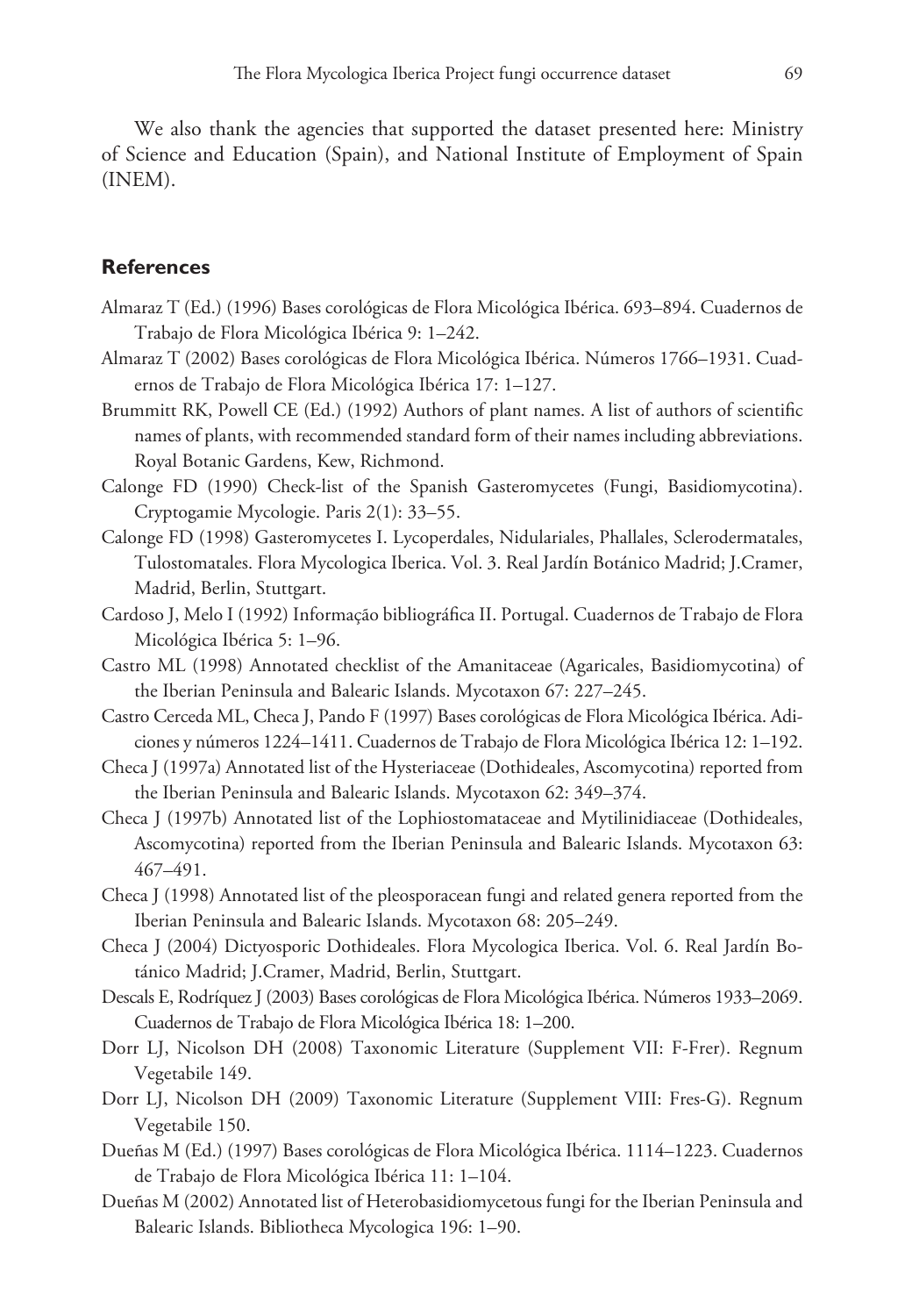- Dueñas M, Illana C, Blanco MN, Pando F, Galán R, Heykoop M, Moreno G (2001) Bases corológicas de Flora Micológica Ibérica. Adiciones y números 1572–1765. Cuadernos de Trabajo de Flora Micológica Ibérica 15: 1–247.
- Esteve-Raventós F (1999) Bases corológicas de Flora Micológica Ibérica. Números 1412–1571. Cuadernos de Trabajo de Flora Micológica Ibérica 13: 1–139.
- Farr ER, Leussink JA, Stafleu FA (Eds) (1979a) Index Nominum Genericorum (Plantarum), vol. 1. Regnum Vegetabile 100.
- Farr ER, Leussink JA, Stafleu FA (Eds) (1979b) Index Nominum Genericorum (Plantarum), vol. 2. Regnum Vegetabile 101.
- Farr ER, Leussink JA, Stafleu FA (Eds) (1979c) Index Nominum Genericorum (Plantarum), vol. 3. Regnum Vegetabile 102.
- Farr ER, Leussink JA, Zijlstra G (Eds) (1986) Index Nominum Genericorum (Plantarum), Supplementum. Regnum Vegetabile 113.
- Garcia-Blazquez G, Constantinescu O, Telleria MT, Martín MP (2007) Preliminary check list of Albuginales and Peronosporales (Chromista) reported from the Iberian Peninsula and Balearic Islands. Mycotaxon 98: 185–188.
- Hawksworth DL, Kirk PM, Sutton BC, Pegler DN (1995) Ainsworth & Bisby's Dictionary of the Fungi (8<sup>th</sup> ed.). IMI, CAB International, Wallingford.
- Hawksworth DL, Sutton BC, Ainsworth GC (1983) Ainsworth & Bisby's Dictionary of the Fungi (7<sup>th</sup> ed.). Commonweath Mycological Institute, Kew.
- Justo A, Castro ML (2007) An annotated checklist of Pluteus in the Iberian Peninsula and Balearic Islands. Mycotaxon 102: 231–234.
- Justo A, Castro ML (2010) An annotated checklist of Volvariella in the Iberian Peninsula and Balearic Islands. Mycotaxon 112: 271–273. [doi: 10.5248/112.271](http://dx.doi.org/10.5248/112.271)
- Kirk PM (2016) Species Fungorum (version Jan 2016). In: Roskov Y, Abucay L, Orrell T, Nicolson D, Flann C, Bailly N, Kirk P, Bourgoin T, DeWalt RE, Decock W, De Wever A (Eds) Species 2000 & ITIS Catalogue of Life, 2016 Annual Checklist. Naturalis, Leiden. <http://www.catalogueoflife.org/annual-checklist/2016>
- Kirk PM, Cannon PF, David JC, Stalpers JA (2001) Dictionary of the Fungi (9th ed.). CAB International, Wallingford.
- Kirk PM, Cannon PF, Minter DW, Stalpers JA (2008) Dictionary of the Fungi (10th ed.). CAB International, Wallingford.
- Lado C (1991) Catálogo comentado y síntesis corológica de los Myxomycetes de la Península Ibérica e Islas Baleares (1788–1990). Ruizia 9: 1–142.
- Lado C (2001) A nomenclalural taxabase of Myxomycetes. Cuadernos de Trabajo de Flora Micológica Ibérica 16: 1–224.
- Lado C, Pando F (1997) Myxomycetes, I. Ceratiomyxales, Echinosteliales, Liceales, Trichiales. Flora Mycologica Iberica. Vol. 2. Real Jardín Botánico Madrid-CSIC; J.Cramer, Madrid, Berlin, Stuttgart.
- Lado C (Ed.) (1993) Bases corológicas de flora Micológica Ibérica. 376–692. Cuadernos de Trabajo de Flora Micológica Ibérica 7: 1–305.
- Larsson KH (2007) Re-thinking the classification of corticioid fungi. Mycological Research 111(Pt 9): 1040–63. [doi: 10.1016/j.mycres.2007.08.001](http://dx.doi.org/10.1016/j.mycres.2007.08.001)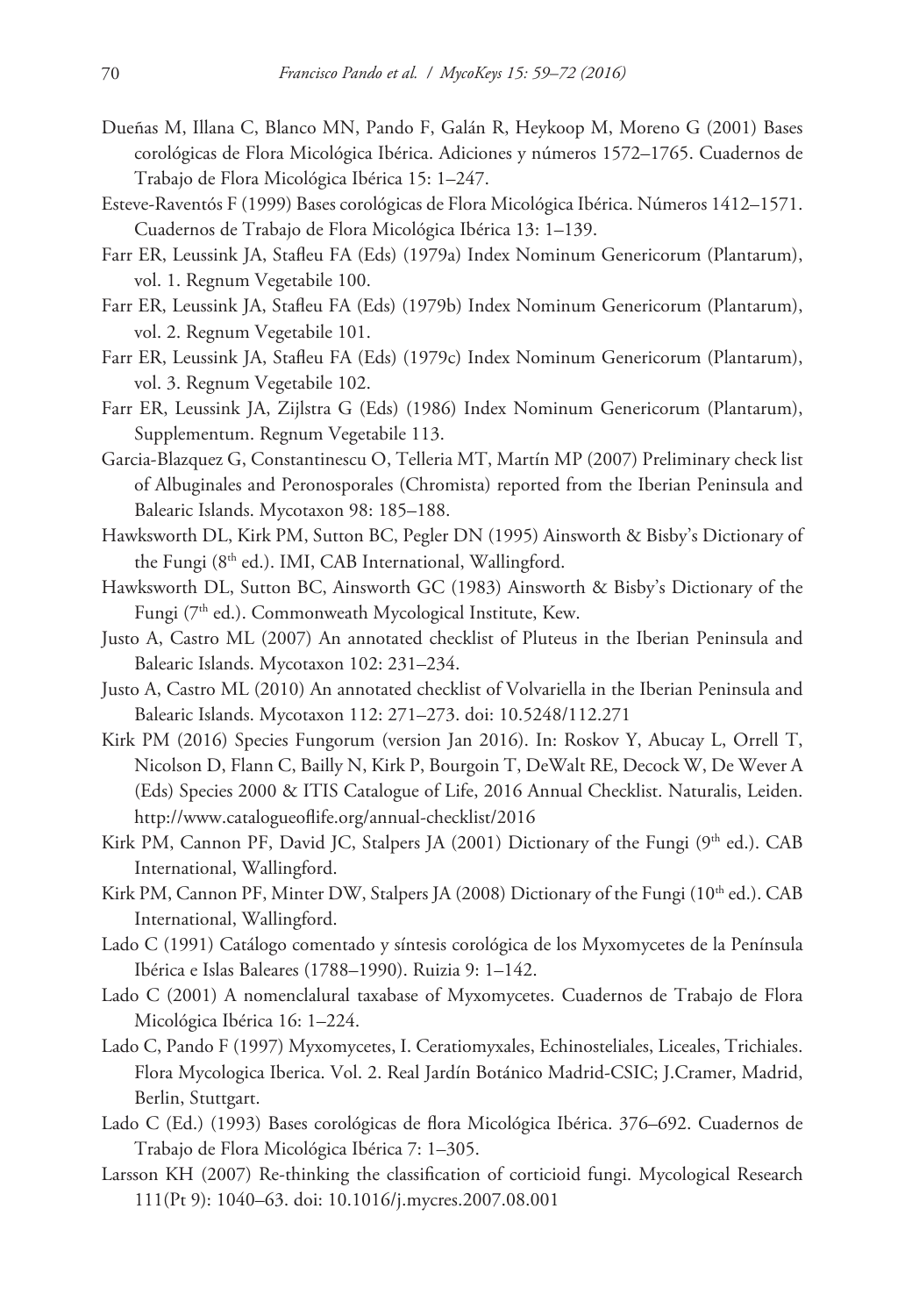- Lawrence GHM, Buchheim AFG, Daniels GS, Dolezal H (Eds) (1968) B-P-H, Botanico-Periodicum-Huntianum. Hunt Botanical Library, Pittsburgh.
- Llistosella J (2008) Bases corológicas de Flora Micológica Ibérica. Números 2239–2324. Cuadernos de Trabajo de Flora Micológica Ibérica 22: 1–136.
- Melo I, Cardoso J, Telleria MT (2007) Annotated list of polypores for the Iberian Peninsula and Balearic Islands. Bibliotheca Mycologia 203: 1–183.
- Melo I, Salcedo I, Telleria MT, Blanco MN, Illana C (2004) Bases corológicas de Flora Micológica Ibérica. Adiciones y números 2179–2238. Cuadernos de Trabajo de Flora Micológica Ibérica 20: 1–100.
- Ortega-Maqueda I, Pando F (2008) DARWIN\_TEST (v.3.3.): Una aplicación para la validación y el chequeo de los datos en formato Darwin Core 1.2 or Darwin Core 1.4. Unidad de Coordinación de GBIF.ES, CSIC. Ministerio de Educación y Ciencia, España. [http://www.gbif.](http://www.gbif.es/Darwin_test/Darwin_test.php) [es/Darwin\\_test/Darwin\\_test.php](http://www.gbif.es/Darwin_test/Darwin_test.php)
- Pando F (1991) Manual de las Bases de Datos de Flora Micológica Ibérica. Cuadernos de Trabajo de Flora Micológica Ibérica 2: 1–67.
- Pando F (Ed.) (1996) Información bibliográfica. III. Adiciones, correcciones e índices. Cuadernos de Trabajo de Flora Micológica Ibérica 8: 1–326.
- Pando F, et al. (2004) BIBMASTER (v. 3.7): A database application for Biodiversity Projects: taxa-level information, nomenclature, literature and specimen management. [5 jun 2012] <http://www.gbif.es/bibmaster/bibmaster.php>
- Pando F, Dueñas M, Lado C, Telleria MT (1990) Información bibliográfica. I. España peninsular e Islas Baleares. Cuadernos de Trabajo de Flora Micológica Ibérica 1: 1–154.
- Pando F, Muñoz Garmendia F, Aedo C (1999) Manual de las bases de datos nomenclaturales de ·Flora Mycologica Iberica· y ·Flora iberica·. Cuadernos de Trabajo de Flora Micológica Ibérica 14: 1–56.
- Parra LA (2005) Nomenclatural study of the genus Agaricus L. (Agaricales, Basidiomycotina) of the Iberian Peninsula and Balearic Islands. Cuadernos de Trabajo de Flora Micológica Ibérica 21: 1–104.
- Parra LA, Daniëls PP (2003) Bases corológicas de Flora Micológica Ibérica. Números 2070– 2178. Cuadernos de Trabajo de Flora Micológica Ibérica 19: 1–171.
- Pegler DN, Laessoe T, Spooner BM (1995) British puffballs, earthstars and stinkhorns: an account of the British gasteroid fungi. Royal Botanic Garden, Kew.
- Saccardo PA (1882–1931) Sylloge fungorum omnium hucusque cognitorum. Patavii : Sumptibus auctoris. Typis seminarii, Padua. [25. vol.; co. Traverso GB, Trotter A]. [doi: 10.5962/](http://dx.doi.org/10.5962/bhl.title.5371) [bhl.title.5371](http://dx.doi.org/10.5962/bhl.title.5371)
- Santamaria S (Ed.) (1996) Bases corológicas de Flora Micológica Ibérica. 895–1113. Cuadernos de Trabajo de Flora Micológica Ibérica 10: 1–128.
- Santamaria S (1998) Laboulbeniales I. Laboulbenia. Flora Mycologica Iberica. Vol. 4. Real Jardín Botánico Madrid; J.Cramer, Madrid, Berlin, Stuttgart.
- Santamaria S (2003) Laboulbeniales II. Acompsomyces-Ilyomyces. Flora Mycologica Iberica. Vol. 5. Real Jardín Botánico Madrid; J.Cramer, Madrid, Berlin, Stuttgart.
- Stafleu FA, Cowan RS (1976) Taxonomic Literature (2 ed.), vol. 1. Regnum Vegetabile 94.
- Stafleu FA, Cowan RS (1979) Taxonomic Literature (2 ed.), vol. 2. Regnum Vegetabile 98.
- Stafleu FA, Cowan RS (1981) Taxonomic Literature (2 ed.), vol. 3. Regnum Vegetabile 105.
- Stafleu FA, Cowan RS (1983) Taxonomic Literature (2 ed.), vol. 4. Regnum Vegetabile 110.